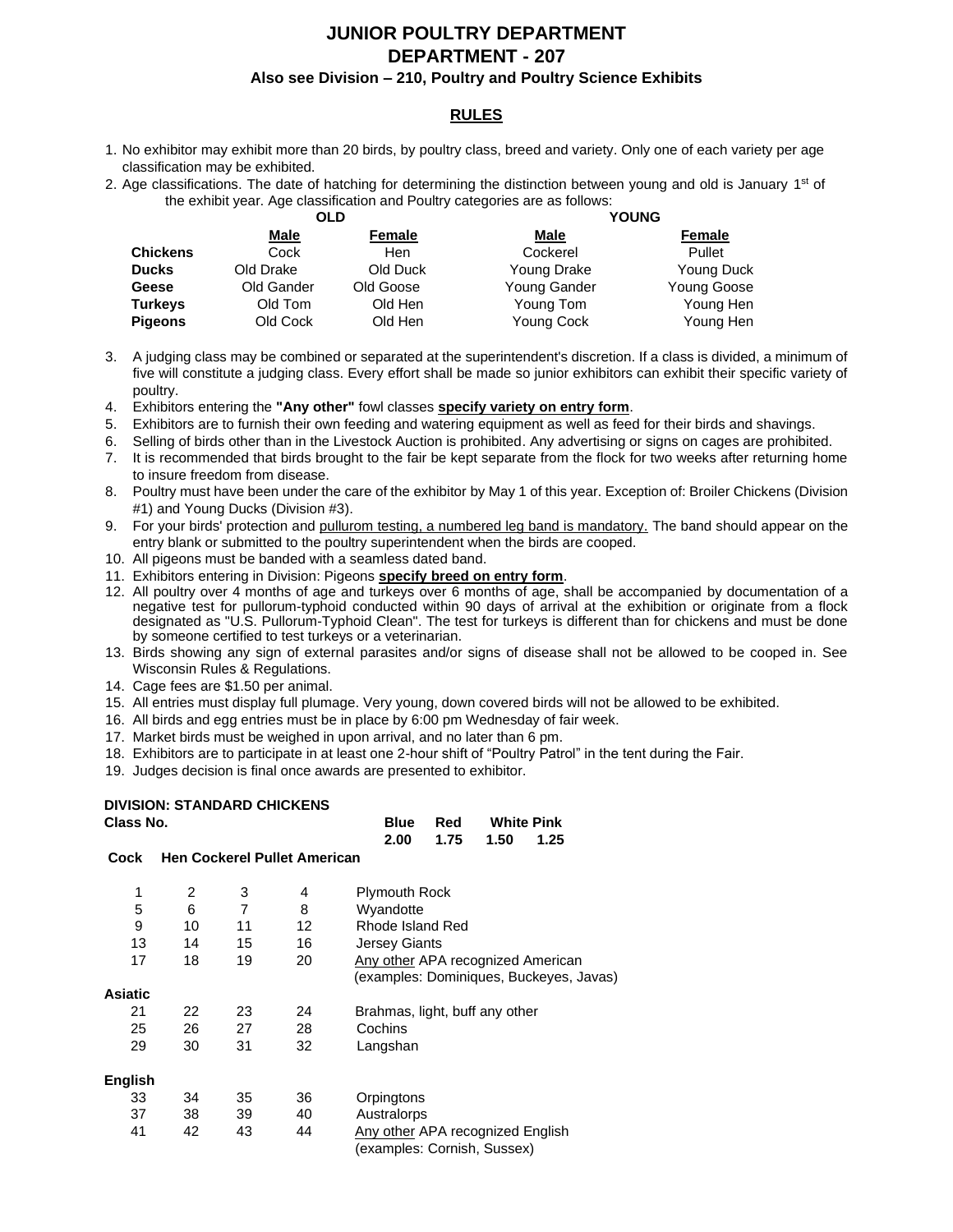| Mediterranean         |                |                                  |                |                                                                        |
|-----------------------|----------------|----------------------------------|----------------|------------------------------------------------------------------------|
| 45                    | 46             | 47                               | 48             | Leghorns                                                               |
| 49                    | 50             | 51                               | 52             | Any other APA recognized Mediterranean                                 |
|                       |                |                                  |                | (examples: Sicilian Buttercups, Minorcas, Andulusians, Anconas)        |
|                       |                |                                  |                |                                                                        |
| <b>Continental</b>    |                |                                  |                |                                                                        |
| 53                    | 54             | 55                               | 56             | Polish                                                                 |
| 57                    | 58             | 59                               | 60             | Hamburg                                                                |
|                       |                |                                  |                |                                                                        |
| 61                    | 62             | 63                               | 64             | Campine                                                                |
| 65                    | 66             | 67                               | 68             | Any other APA recognized Continental Class                             |
|                       |                |                                  |                | (examples: Lakenvelders, Houdans, La Fleche)                           |
|                       |                |                                  |                |                                                                        |
|                       |                | <b>All Other Standard Breeds</b> |                |                                                                        |
| 69                    | 70             | 71                               | 72             | Sumatra                                                                |
| 73                    | 74             | 75                               | 76             | Phoenix                                                                |
| 77                    | 78             | 79                               | 80             | Ameraucana                                                             |
| 81                    | 82             | 83                               | 84             | Any other APA recognized Standard Breeds (example: Yokohamas)          |
|                       |                |                                  |                |                                                                        |
|                       |                |                                  |                |                                                                        |
|                       |                | <b>DIVISION: BANTAM CHICKENS</b> |                |                                                                        |
| Class No.             |                |                                  |                | <b>White Pink</b>                                                      |
|                       |                |                                  |                | <b>Blue</b><br>Red                                                     |
|                       |                |                                  |                | 2.00<br>1.75<br>1.50<br>1.25                                           |
|                       | <b>Cock</b>    |                                  |                | Hen Cockerel Pullet Game Bantam                                        |
|                       |                |                                  |                |                                                                        |
| 1                     | $\overline{c}$ | 3                                | $\overline{4}$ | Modern                                                                 |
| 5                     | 6              | $\overline{7}$                   | 8              | Old English                                                            |
| 9                     | 10             | 11                               | 12             | American Game                                                          |
|                       |                |                                  |                |                                                                        |
|                       |                | <b>Single Comb Clean Legged</b>  |                |                                                                        |
| 13                    | 14             | 15                               | 16             | Leghorns                                                               |
| 17                    |                |                                  |                |                                                                        |
|                       | 18             | 19                               | 20             | Japanese                                                               |
| 21                    | 22             | 23                               | 24             | New Hampshire                                                          |
| 25                    | 26             | 27                               | 28             | <b>Plymouth Rocks</b>                                                  |
| 29                    | 30             | 31                               | 32             | Rhode Island Red                                                       |
| 33                    | 34             | 35                               | 36             | Austrolorp                                                             |
| 37                    | 38             | 39                               | 40             | Any other APA recognized SCCL (example: Dutch, Delawares)              |
|                       |                |                                  |                |                                                                        |
|                       |                | <b>Rose Comb Clean Legged</b>    |                |                                                                        |
| 41                    | 42             | 43                               | 44             | Belgian Bearded D'Anvers                                               |
| 45                    | 46             | 47                               | 48             | Leghorns                                                               |
| 49                    | 50             | 51                               | 52             | Rhode Island Red                                                       |
|                       |                |                                  |                |                                                                        |
| 53                    | 54             | 55                               | 56             | Rosecombs                                                              |
| 57                    | 58             | 59                               | 60             | Sebrights                                                              |
| 61                    | 62             | 63                               | 64             | Wyandottes                                                             |
| 65                    | 66             | 67                               | 68             | Any other APA recognized RCCL (example: Hamburgs)                      |
|                       |                |                                  |                |                                                                        |
|                       |                | Any other Comb Clean Legged      |                |                                                                        |
| 69                    | 70             | 71                               | 72             | Ameraucana                                                             |
| 73                    | 74             | 75                               | 76             | Cornish                                                                |
| 77                    | 78             | 79                               | 80             | Polish                                                                 |
| 81                    | 82             | 83                               | 84             | Any other APA recognized AOCCL (example: Sumatras, Houdans, Araucanas) |
|                       |                |                                  |                |                                                                        |
| <b>Feather Legged</b> |                |                                  |                |                                                                        |
| 85                    | 86             | 87                               | 88             | <b>Brahmas</b>                                                         |
| 89                    | 90             | 91                               | 92             | Cochins, white                                                         |
|                       |                |                                  |                |                                                                        |
| 93                    | 94             | 95                               | 96             | Cochins, black                                                         |
| 97                    | 98             | 99                               | 100            | Cochins, Buff                                                          |
| 101                   | 102            | 103                              | 104            | <b>Any other Cochins</b>                                               |
| 105                   | 106            | 107                              | 108            | Silkies, whites                                                        |
| 109                   | 110            | 111                              | 112            | Any other Silkies                                                      |
| 113                   | 114            | 115                              | 116            | Langshans                                                              |
| 117                   | 118            | 119                              | 120            | Belgian D'Uccle, Mille Fleur                                           |
| 121                   | 122            | 123                              | 124            | <b>Any Other Belgian D'Uccle</b>                                       |
| 125                   | 126            | 127                              | 128            | Any Other APA Recognized Feather-Legged (example: Faverolles, Sultans) |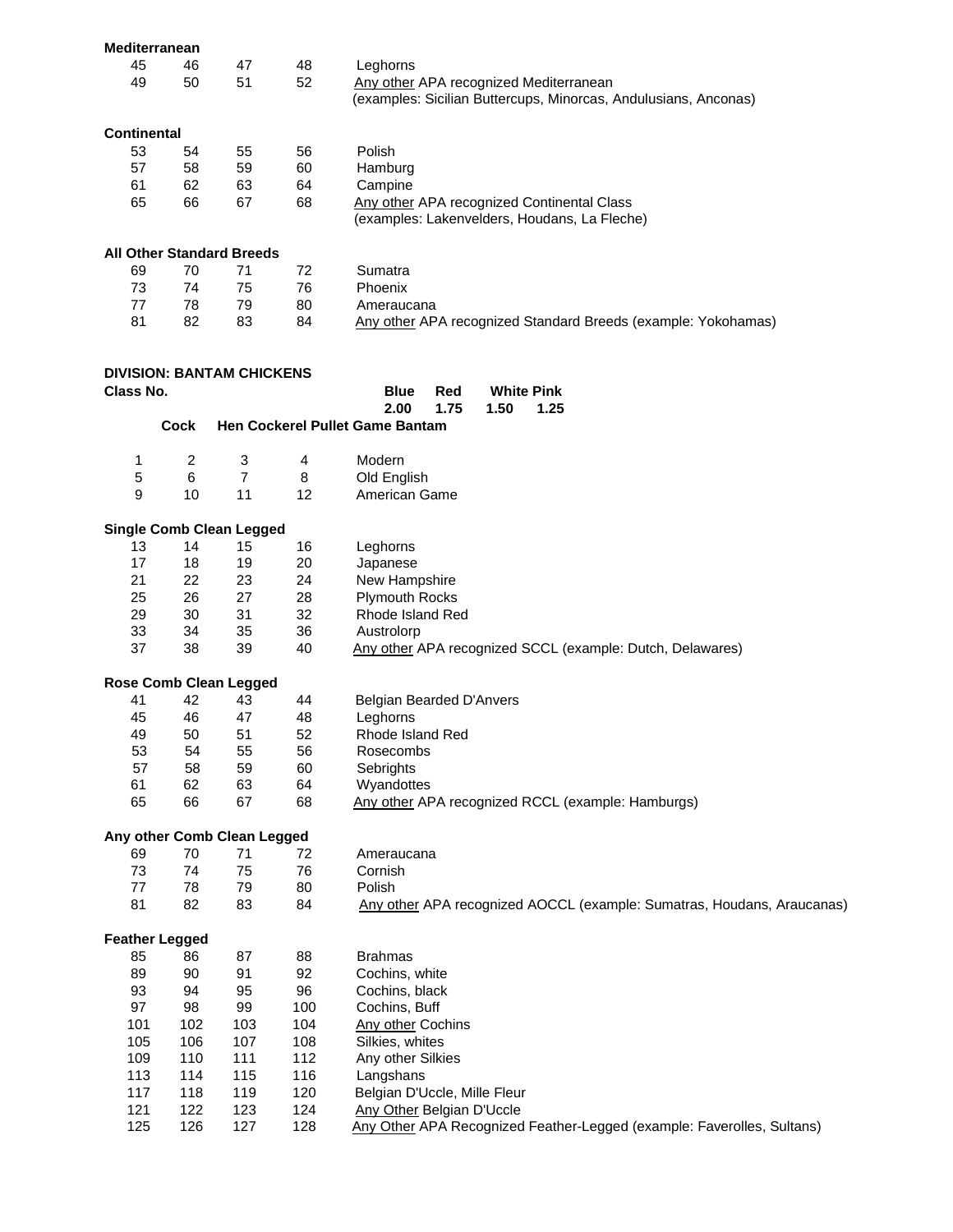| Class No.           | <b>DIVISION: DUCKS</b>   |                      |                                        | <b>Blue</b><br>2.00   | Red<br>1.75 | <b>White Pink</b><br>1.50<br>1.25 |
|---------------------|--------------------------|----------------------|----------------------------------------|-----------------------|-------------|-----------------------------------|
| Old                 | Old                      | Young                | Young                                  |                       |             |                                   |
| <b>Drake</b>        | <b>Duck</b>              | <b>Drake</b>         |                                        | Duck Heavy Weight     |             |                                   |
| 1                   | 2                        | 3                    | 4                                      | Aylesbury             |             |                                   |
| 5                   | 6                        | $\overline{7}$       | 8                                      | Muscovy               |             |                                   |
| 9                   | 10                       | 11                   | 12                                     | Pekin                 |             |                                   |
| 13                  | 14                       | 15                   | 16                                     | Rouen                 |             |                                   |
|                     | <b>Medium Weight</b>     |                      |                                        |                       |             |                                   |
| 17                  | 18                       | 19                   | 20                                     | Cayuga                |             |                                   |
| 21                  | 22                       | 23                   | 24                                     | <b>Buff</b>           |             |                                   |
| 25                  | 26                       | 27                   | 28                                     | Swedish               |             |                                   |
| 29                  | 30                       | 31                   | 32                                     | Crested               |             |                                   |
| <b>Light Weight</b> |                          |                      |                                        |                       |             |                                   |
| 33<br>37            | 34<br>38                 | 35<br>39             | 36<br>40                               | Runner<br>Campbell    |             |                                   |
| 41                  | 42                       | 43                   | 44                                     |                       |             |                                   |
|                     |                          |                      |                                        | Magpie                |             |                                   |
| <b>Bantam Duck</b>  |                          |                      |                                        |                       |             |                                   |
| 45                  | 46                       | 47                   | 48                                     | Call, white           |             |                                   |
| 49                  | 50                       | 51                   | 52                                     | Call, gray            |             |                                   |
| 53                  | 54                       | 55                   | 56                                     | Any other Call        |             |                                   |
| 57                  | 58                       | 59                   | 60                                     | Mallard               |             |                                   |
| 61                  | 62                       | 63                   | 64                                     | East Indie            |             |                                   |
|                     |                          |                      |                                        |                       |             |                                   |
| Class No.           | <b>DIVISION: GEESE</b>   |                      |                                        |                       |             |                                   |
|                     |                          |                      |                                        | <b>Blue</b><br>2.00   | Red<br>1.75 | <b>White Pink</b><br>1.50<br>1.25 |
| Old                 | Old                      | Young                | Young                                  |                       |             |                                   |
|                     |                          |                      | Gander Goose Gander Goose Heavy Weight |                       |             |                                   |
| 1                   | 2                        | 3                    | 4                                      | African               |             |                                   |
| 5                   | 6                        | 7                    | 8                                      | Embden                |             |                                   |
| 9                   | 10                       | 11                   | 12                                     | Toulouse              |             |                                   |
|                     | <b>Medium Weight</b>     |                      |                                        |                       |             |                                   |
| 13                  | 14                       | 15                   | 16                                     | American Buff         |             |                                   |
| 17                  | 18                       | 19                   | 20                                     | Pilgrim               |             |                                   |
| 21                  | 22                       | 23                   | 24                                     | Saddleback Pomeranian |             |                                   |
| 25                  | 26                       | 27                   | 28                                     | Sebastopol            |             |                                   |
| <b>Light Weight</b> |                          |                      |                                        |                       |             |                                   |
| 29                  | 30                       | 31                   | 32                                     | Chinese, brown        |             |                                   |
| 33                  | 34                       | 35                   | 36                                     | Chinese, white        |             |                                   |
| 37                  | 38                       | 39                   | 40                                     | Canada                |             |                                   |
| 41                  | 42                       | 43                   | 44                                     | Egyptian              |             |                                   |
| 45                  | 46                       | 47                   | 48                                     | <b>Tufted Roman</b>   |             |                                   |
|                     |                          |                      |                                        |                       |             |                                   |
|                     |                          |                      |                                        |                       |             |                                   |
|                     | <b>DIVISION: PIGEONS</b> |                      |                                        |                       |             |                                   |
| Class No.           |                          |                      |                                        | <b>Blue</b>           | Red         | <b>White Pink</b>                 |
|                     |                          |                      |                                        | 2.00                  | 1.75        | 1.50<br>1.25                      |
| Old<br>Cock         | Old<br>Hen               | Young<br><b>Cock</b> | Young<br>Hen                           |                       |             |                                   |

5 6 7 8 Utility Breeds 9 10 11 12 Fancy Breeds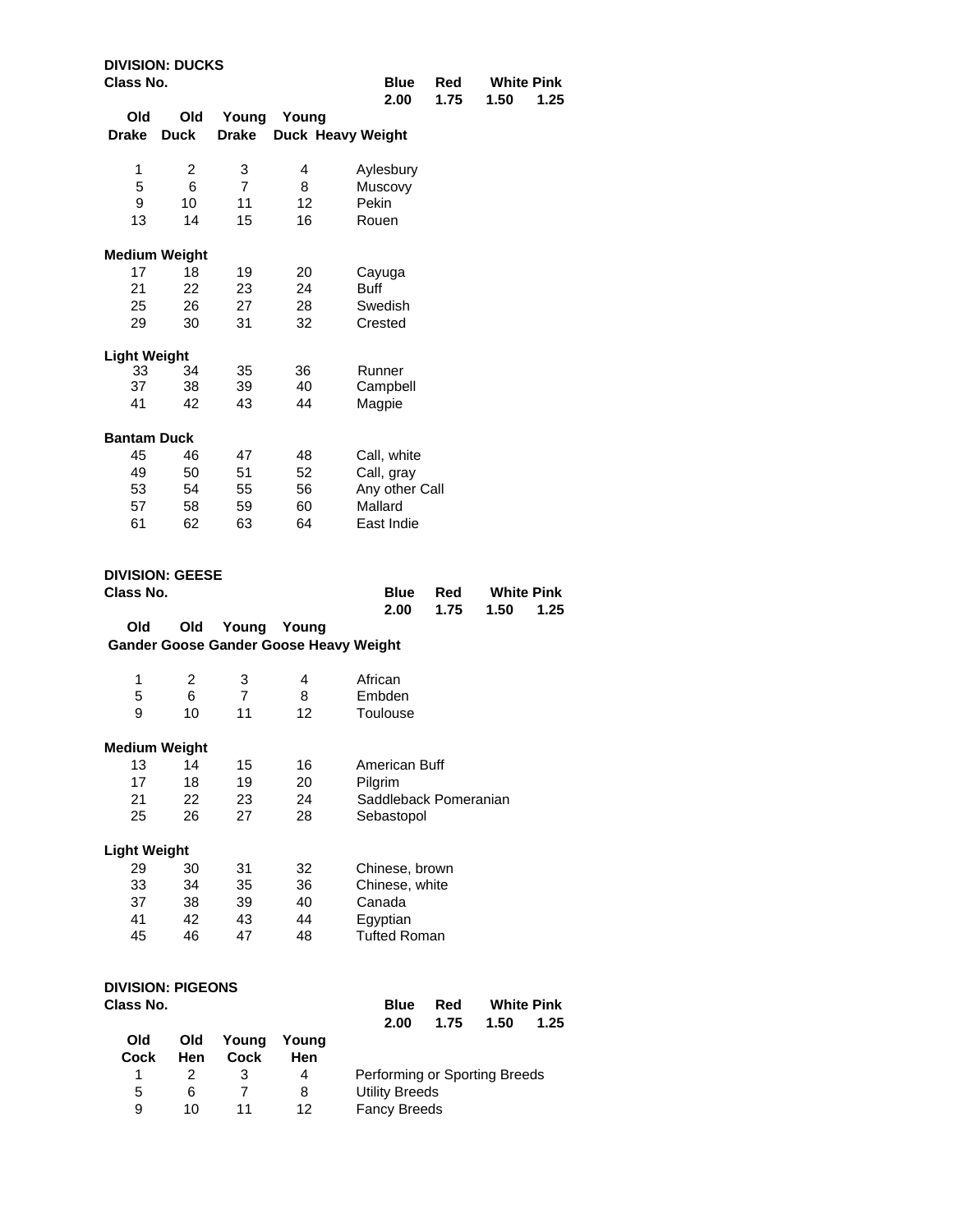|     |     |       |       | 1.50<br>2.00<br>1.75<br>1.25                                        |
|-----|-----|-------|-------|---------------------------------------------------------------------|
| Old | Old | Young | Young |                                                                     |
| Tom | Hen | Tom   | Hen   |                                                                     |
|     | 2   | 3     | 4     | <b>Beltsville Small White</b>                                       |
| 5   | 6   |       | 8     | <b>Black</b>                                                        |
| 9   | 10  | 11    | 12    | Bourbon Red                                                         |
| 13  | 14  | 15    | 16    | <b>Bronze</b>                                                       |
| 17  | 18  | 19    | 20    | Narragansett                                                        |
| 21  | 22  | 23    | 24    | Royal Palm                                                          |
| 25  | 26  | 27    | 28    | Slate                                                               |
| 29  | 30  | 31    | 32    | White Holland (Commercially known as Broad Whites or Large Whites). |

## **DIVISION: HELMETED GUINEA FOWL**

| Class No. |               |                            |    | <b>Blue</b> | Red  | <b>White Pink</b> |      |  |
|-----------|---------------|----------------------------|----|-------------|------|-------------------|------|--|
|           |               |                            |    | 2.00        | 1.75 | 1.50              | 1.25 |  |
| Cock      |               | <b>Hen Cockerel Pullet</b> |    |             |      |                   |      |  |
| 1         | $\mathcal{P}$ | 3                          | 4  | Lavender    |      |                   |      |  |
| 5         | 6             |                            | 8  | White       |      |                   |      |  |
| я         | 10            | 11                         | 12 | Pearl       |      |                   |      |  |

#### **DIVISION: SHOWMANSHIP**

**Entry number is determined by the exhibitor's age as of January 1st of the current calendar year. Any previous year age/class champion may move up to the next level for the current year.** 

| Class No.                                        | <b>Blue</b> | Red  | White | Pink |
|--------------------------------------------------|-------------|------|-------|------|
| 1. Novice (any 1 <sup>st</sup> time show person) | 6.00        | 5.00 | 4.00  | 3.00 |
| 2 Dominnor (ago 11 9 under)                      |             |      |       |      |

**2. Beginner (age 11 & under) 3. Junior (ages 12-14)** 

- **4. Senior (age 15 and over)**
- **5. Advanced Showman (any show person age 15 and above who has received a champion showmanship trophy from a County Fair and/or any Wisconsin Poultry Show MUST sign up for this entry. Champions (ages 12-14) MAY sign up for this entry.)**

## **DIVISION: POULTRY PRODUCTS**

| <b>PITION.</b> I OULTNT I RODOUD                                                                                |  |                       |      |
|-----------------------------------------------------------------------------------------------------------------|--|-----------------------|------|
| Class No.                                                                                                       |  | <b>Blue Red White</b> | Pink |
|                                                                                                                 |  | 2.00 1.75 1.50        | 1.25 |
| a and a baracelor and some home and a series of its sums a series of the baracelor of the baracelor of the bara |  |                       |      |

- 1. Any standard layer hen and one dozen of its own eggs
- 2. Large brown eggs, one dozen, in egg carton
- 3. Large white eggs, one dozen, in egg carton
- 4. Large any other color eggs, one dozen in egg carton
- 5. Bantam eggs, one dozen in egg carton
- 6. Eggs, one dozen, any color in decorative basket
- 7. Eggs, one dozen, any color, themed display, not to exceed 12"H x 12"W x 14"L.
- 8. Single egg, etched, painted or embellished in an artistic way

## 9. Poultry Costume Contest (Poultry Tent, date and time TBA) **RIBBON ONLY**

- **Poultry Costume Contest Rules –**
- (a) Entries open to all ages. Exhibitor's age on the day of the show will determine his/her class.
- (b) The number of exhibitors will determine the number of classes.
- (c) These classes will be broken down by age if there are enough entrants.

(d) Poultry must have been exhibited on Thursday at the Waukesha County Fair, but can be shown by someone other than the exhibitor as long as exhibitor approves.

(e) To enter, exhibitors must sign up on Fair entry card and complete an entry form and return it to the Poultry Superintendent by the start of Fair.

- (f) Garments worn by the exhibitors may be either purchased, or constructed by or for the exhibitors.
- 10. Avian Quiz Bowl

#### **Championship Ribbons Awarded as Judge desires** (Not applicable to Poultry Costume Contest)